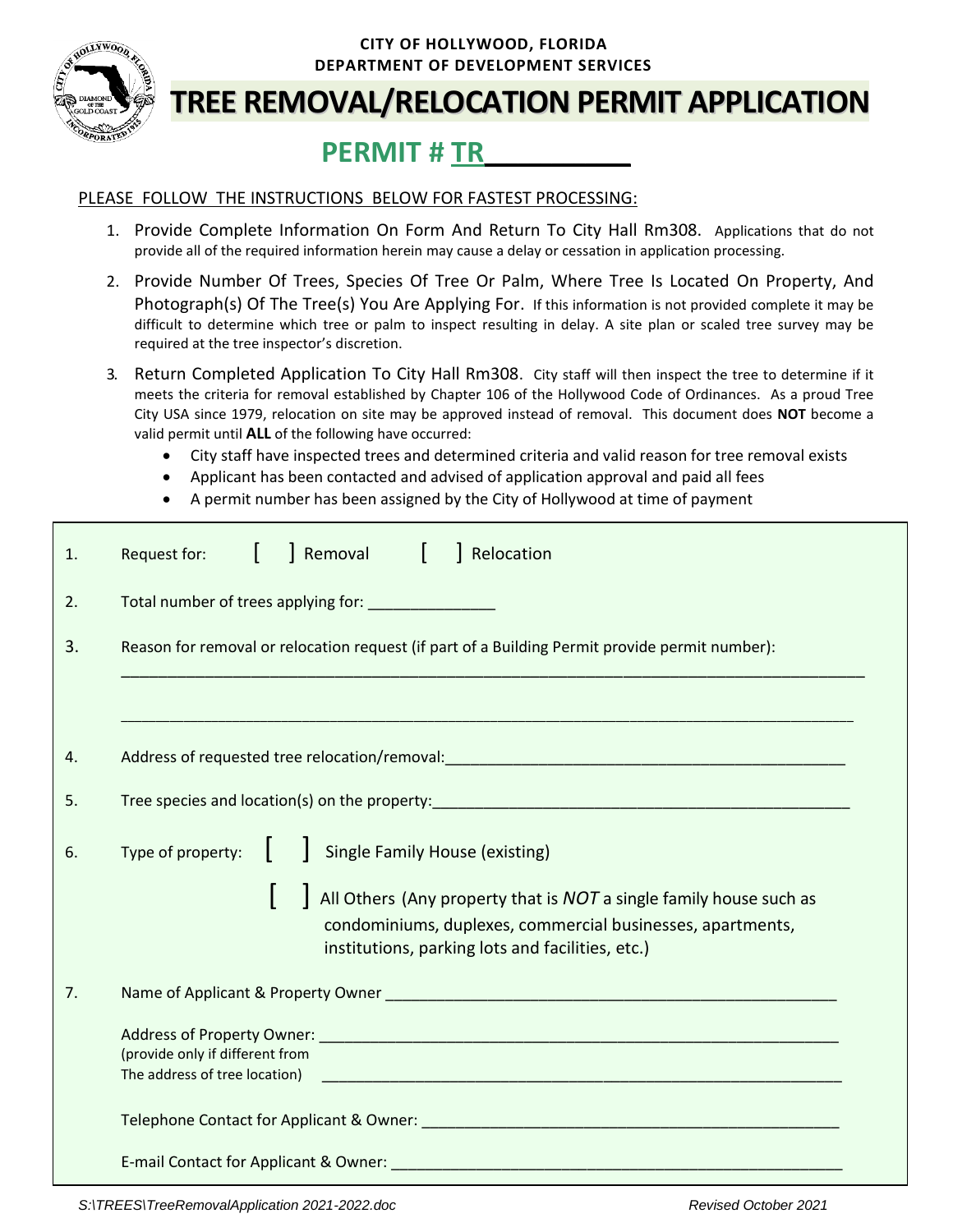I/We certify that I/We understand and will comply with the provisions and regulations of Chapters 106 of the City of Hollywood Code of Ordinances and Article 9 of the Land Development Regulations including planting of all required mitigation trees at the required size and quality grades within the timeframe given. I/We further certify that the above statement or attached statements and drawings made on paper or plans submitted herewith are true and accurate, that I/we are the legal property owners or designated authorized representatives, and that providing false or inaccurate information could result in revocation of the permit, fines, or other penalties.

|                                     | Signature of Applicant & Owner: Management of Applicant & Owner:                                                                                                                                                                                                                                                                                                |  |  |
|-------------------------------------|-----------------------------------------------------------------------------------------------------------------------------------------------------------------------------------------------------------------------------------------------------------------------------------------------------------------------------------------------------------------|--|--|
|                                     | BELOW FOR OFFICIAL USE ONLY Examples and the control of the control of the control of the control of the control of the control of the control of the control of the control of the control of the control of the control of t                                                                                                                                  |  |  |
| <u>PERMIT STATUS:</u>               | Approved [ ] Incomplete Application                                                                                                                                                                                                                                                                                                                             |  |  |
|                                     | Denied [ ] Partial Approval For ________Trees                                                                                                                                                                                                                                                                                                                   |  |  |
|                                     |                                                                                                                                                                                                                                                                                                                                                                 |  |  |
| <b>FEES:</b>                        | Total Payment Due: \$                                                                                                                                                                                                                                                                                                                                           |  |  |
|                                     | The permit and processing fee for single-family residences is \$38.00 per tree. The fee for all others<br>is a \$126.00 processing fee, plus \$38.00 permit fee per tree. Any tree removed without a valid<br>permit will result in an After-the-Fact Tree Permit, permit fee is 3 times the permit fee. There will<br>be a \$25.00 charge for invalid payment. |  |  |
|                                     | <b>MITIGATION:</b> This is the number of new trees and palms required to be planted by the owner to<br>mitigate for any trees that were permitted for removal.                                                                                                                                                                                                  |  |  |
|                                     | Trees @12' Height/2" DBH (trunk diameter 4-1/2' above basal flare)                                                                                                                                                                                                                                                                                              |  |  |
| <b>AND</b> / <b>OR</b> (circle one) |                                                                                                                                                                                                                                                                                                                                                                 |  |  |
|                                     | <b>Palms</b> @ 8' Clear Trunk Size (3 palms = 1 tree)                                                                                                                                                                                                                                                                                                           |  |  |
|                                     | of Mitigation:                                                                                                                                                                                                                                                                                                                                                  |  |  |
|                                     |                                                                                                                                                                                                                                                                                                                                                                 |  |  |
|                                     | If the application is approved and a permit is issued the applicant will have 60 days from date of issue to complete                                                                                                                                                                                                                                            |  |  |

the work and plant the required mitigation trees. When work is complete and mitigation trees have been planted, call 954-921-3900 to request a follow-up inspection or one will be automatically scheduled 60 days from the date of the permit.

*2600 Hollywood Boulevard, Room 308 • PO Box 229045 • Hollywood, FL 33022-9045 Phone 954.921.3900 - Fax 954-921-3416 "An Equal Opportunity and Service Provider Agency*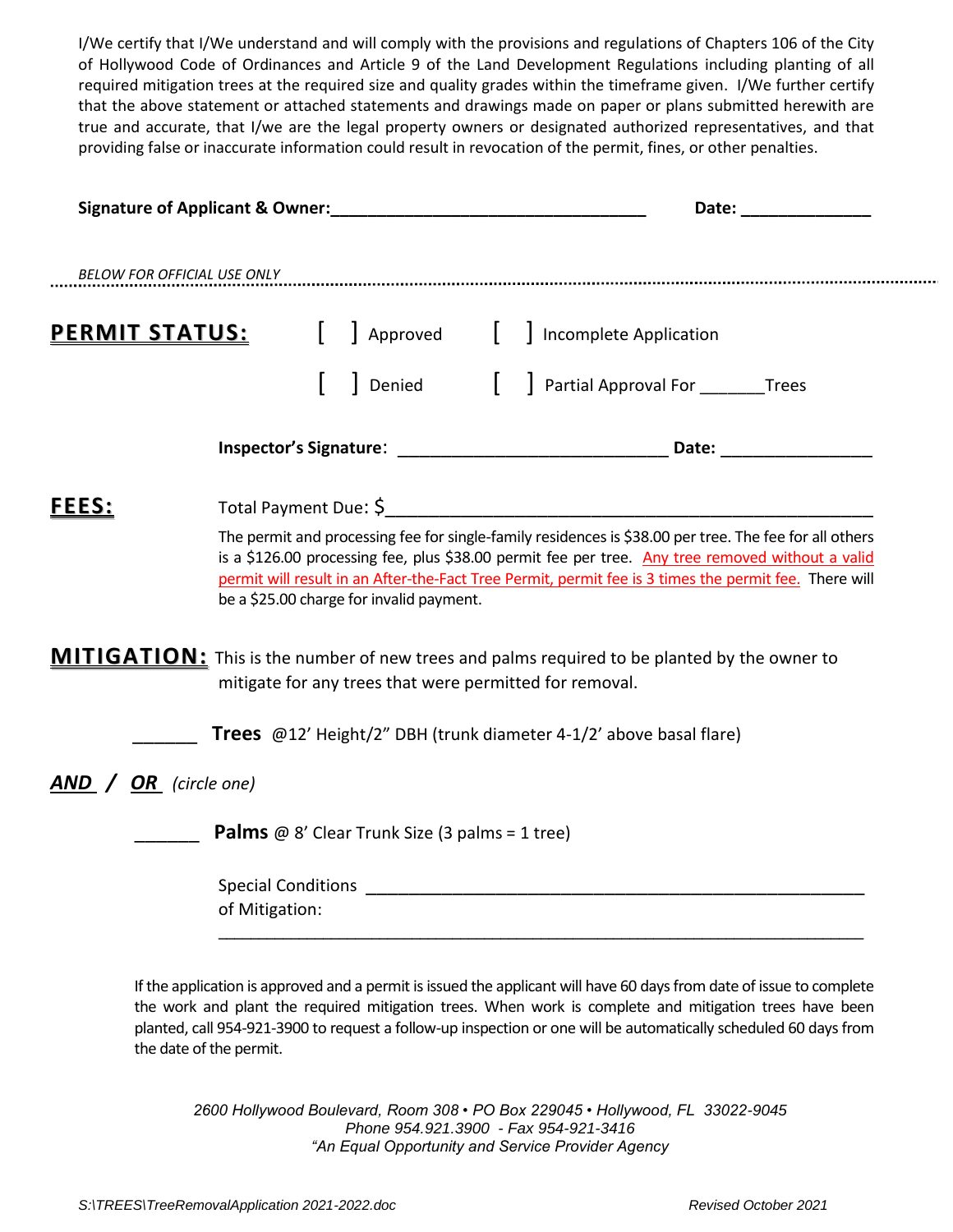# **CITY ORDINANCE TREE REPLACEMENT REQUIREMENTS (ORDENANZA DE LA CIUDAD DE HOLLYWOOD REQUISITOS PARA EL REEMPLAZO DE ARBOLES)**

# **A. ALL TREES (TODOS LOS ARBOLES)**

- 1. Replacement required within 60 days of approval of permit. (El reemplazo debe de realizarse dentro de los 60 dias posteriores a la aprobacion del permiso.)
- 2. Should be a tree from the approved list as located in the City's Landscape Manual (list attached). (Debe de ser reemplazado por un arbol de la lista aprobada en el "City's Landscape Manual" (manual de Jardines de la ciudad) (se incluye la lista).
- 3. Trees must be Florida Grade #1 or better. Los arboles deben de ser Grado #1 de la Florida o mejores.
- 4. Tree is required to have 2 inches of trunk caliper measured 4.5 feet above grade. Se require que el grosor del tronco del arbol mida 2 pulgadas, medidas deber ser tomadas a 4.5 pies por encima del nivel del piso terminado.

### **B. TREES IN SWALE AREAS (ARBOLES QUE SE ENCUENTRAN EN LAS AREAS DE JARDIN ENTRE LA VEREDA Y LA PISTA)**

- 1. Shall not be less than 12 feet in height. (No deberan ser de menos de 12 pies de altura.)
- 2. On corner lots, trees may not be planted within 25 feet of a point where the streets intersect, six feet at the intersection of an ally. (En lotes de esquina, los arboles deben de ser plantados detras de los 25 pies del punto de interseccion de las calles, y detras de los 6 pies de la interseccion de calle de servicio (alley).)
- 3. Trees shall not be planted within 25 feet of a street light, fire hydrant or storm water drain. (Los arboles no seran plantados a menos de 25 pies de un poste de luz de la calle, hidrante de incendios o drenajes de agua de tormenta.)
- 4. Trees to be planted under powerlines must be selected from an approved list located in the City's Landscape Manual (list attached). (Los arboles que van a ser plantados bajo lineas de alta tension deben de ser escojidos de una lista aprobada que se encuentra en el "City's Landscape Manual" (manual de jardines de la ciudad)(se incluye la lista).)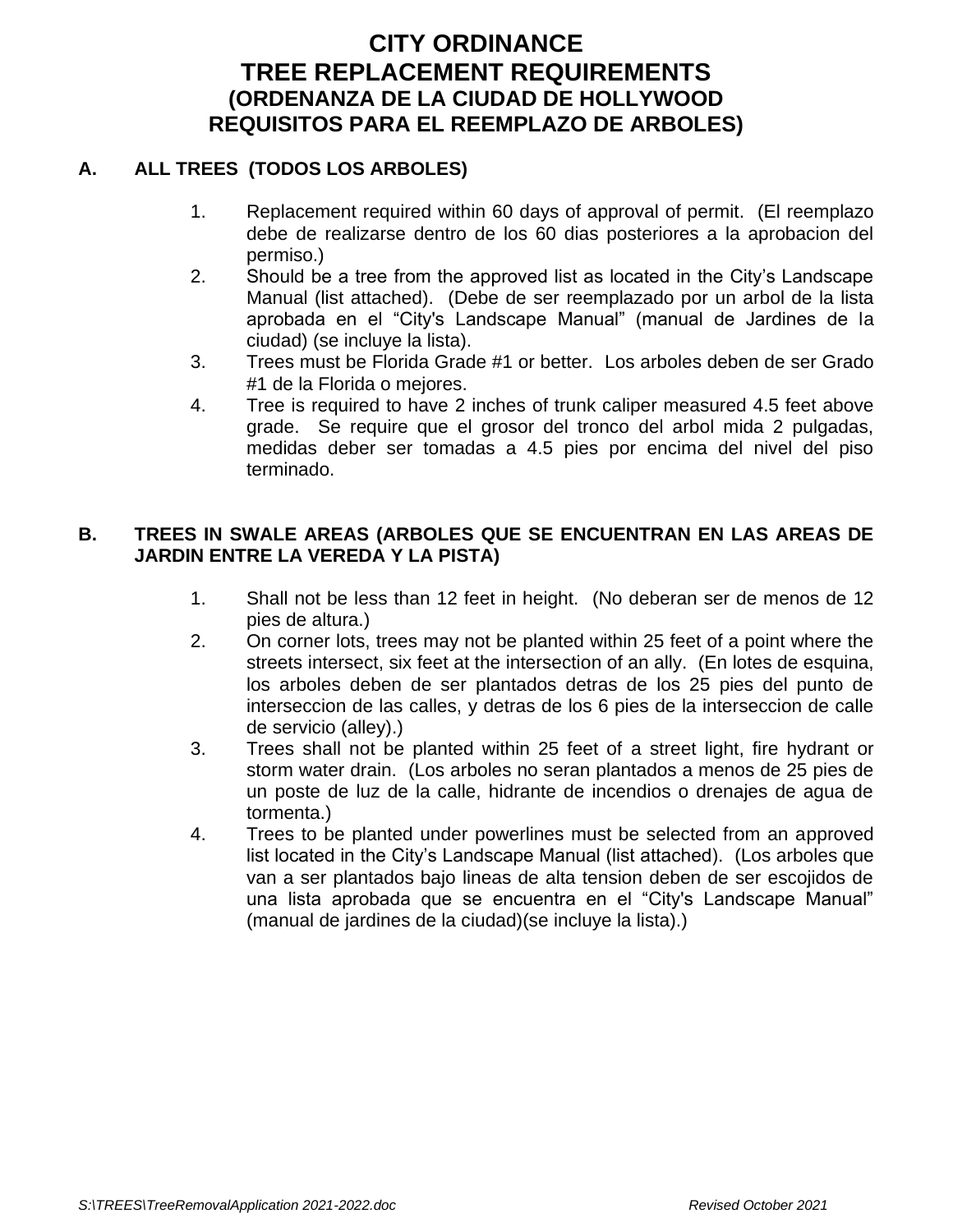- 5. Trees shall not be planted within 2.5' of any paved surface. (Los arboles no seran plantados a menos de 2.5 pies de ninguna superficie pavimentada.)
- 6. All trees removed from swale areas must be replaced in the swale area. (Todos los arboles que han sido removidos de las areas de jardin entre la vereda y la pista deben de ser reemplazados en la misma area.)
- 7. Fruit trees are discouraged from being planted in swales (liability). (No se recomienda plantar árboles de fruta en las áreas de jardín entre la vereda y la pista (danos a terceros).

# **C. TREES ON PRIVATE PROPERTY (ARBOLES EN PROPIEDAD PRIVADA)**

- 1. May not be less than 12 feet in height. (No pueden tener menos de 12 pies de altura.)
- 2. If replaced with palm trees, three single trunked palms (list attached), *each greater than 12 feet tall,* are required to replace one hardwood tree. (Para reemplazar un árbol de madera dura, si se reemplaza con palmeras, tres palmeras de tronco único (lista adjunta), cada una debe ser demás de 12 pies de altura.)
- 3. May be planted anywhere on private property. (Los arboles de reemplazo pueden ser plantados en cualquier lugar dentro la propiedad privada).
- 4. If it is determined by City Staff that no physical space exists on site or in the adjacent right-of-way, the City may, at its sole discretion, approve either of the following:
	- 1) Allow mitigation plantings to occur at an offsite public location
	- 2) Make a monetary contribution to the City of Hollywood's Tree Trust Fund for each tree that is being mitigated. Monetary amount will be based on current market values for purchase, installation, establishment watering and maintenance for one calendar year, and will be determined by the Tree Removal/Relocation Manager.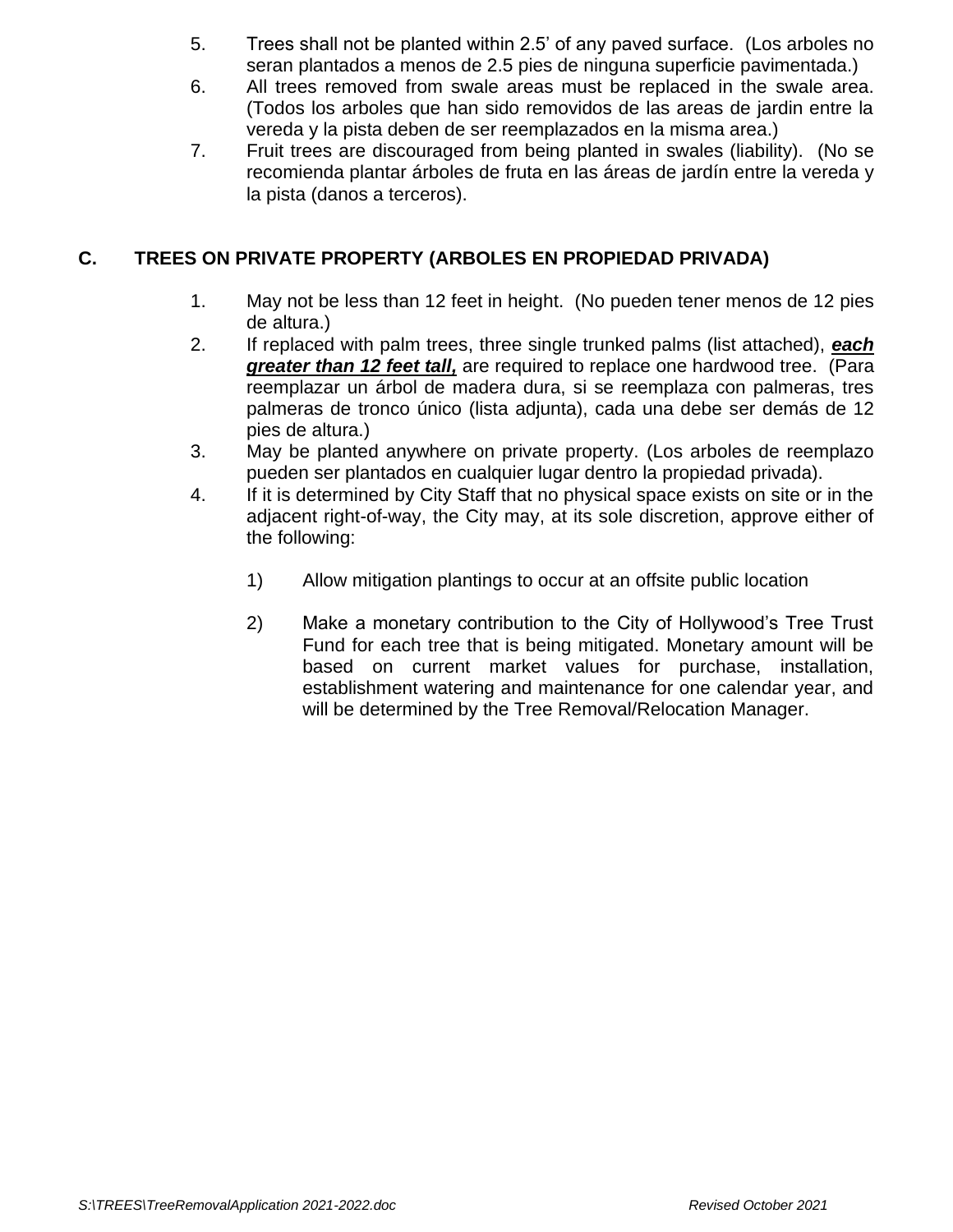#### **Replacement Trees (Árboles de Remplazo) Ordinance (Ordinanza) 155.52 (C) (1)**

| <b>Common Name</b><br>(Nombre Común) | <b>Botanical Name</b><br>(Nombre Botánico) |
|--------------------------------------|--------------------------------------------|
| <b>Red Maple</b>                     | Acer rubrum                                |
| <b>Satinleaf</b>                     | Chrysophylium oliviforme                   |
| Japanese Fern Tree                   | Filicium decipiens                         |
| <b>Loblolly Bay</b>                  | Gordonia lasianthus                        |
| Redbay                               | Persea borbonia                            |
| Jamaicain Dogwood                    | Piscidina piscipula                        |
| Dahoon Holly                         | Ilex cassine                               |
| <b>Black Ironwood</b>                | Krugioderdron ferreum                      |
| Pink Tabebula                        | Tabebulia heterophylla                     |
| Pond Apple                           | Annona glabra                              |
| African Mahogany                     | Khaya spp.                                 |
| <b>Flame Bottle Tree</b>             | <b>Brachychiton acerifolius</b>            |
| <b>Bald Cypress</b>                  | Taxodium distichum                         |
| <b>Silk Foss Tree</b>                | Chorisia speciesa                          |
| <b>Golden Shower Tree</b>            | Cassia fistula                             |
| <b>Silver Buttonwood</b>             | Conocarpus erectus                         |
| <b>Gumbo Limbo</b>                   | Bursera simaruba                           |
| <b>Indian Tamarind</b>               | Tamarindus indica                          |
| Jacaranda                            | Jacaranda mimosifolia                      |
| Kapok Tree                           | Ceiba pentandra                            |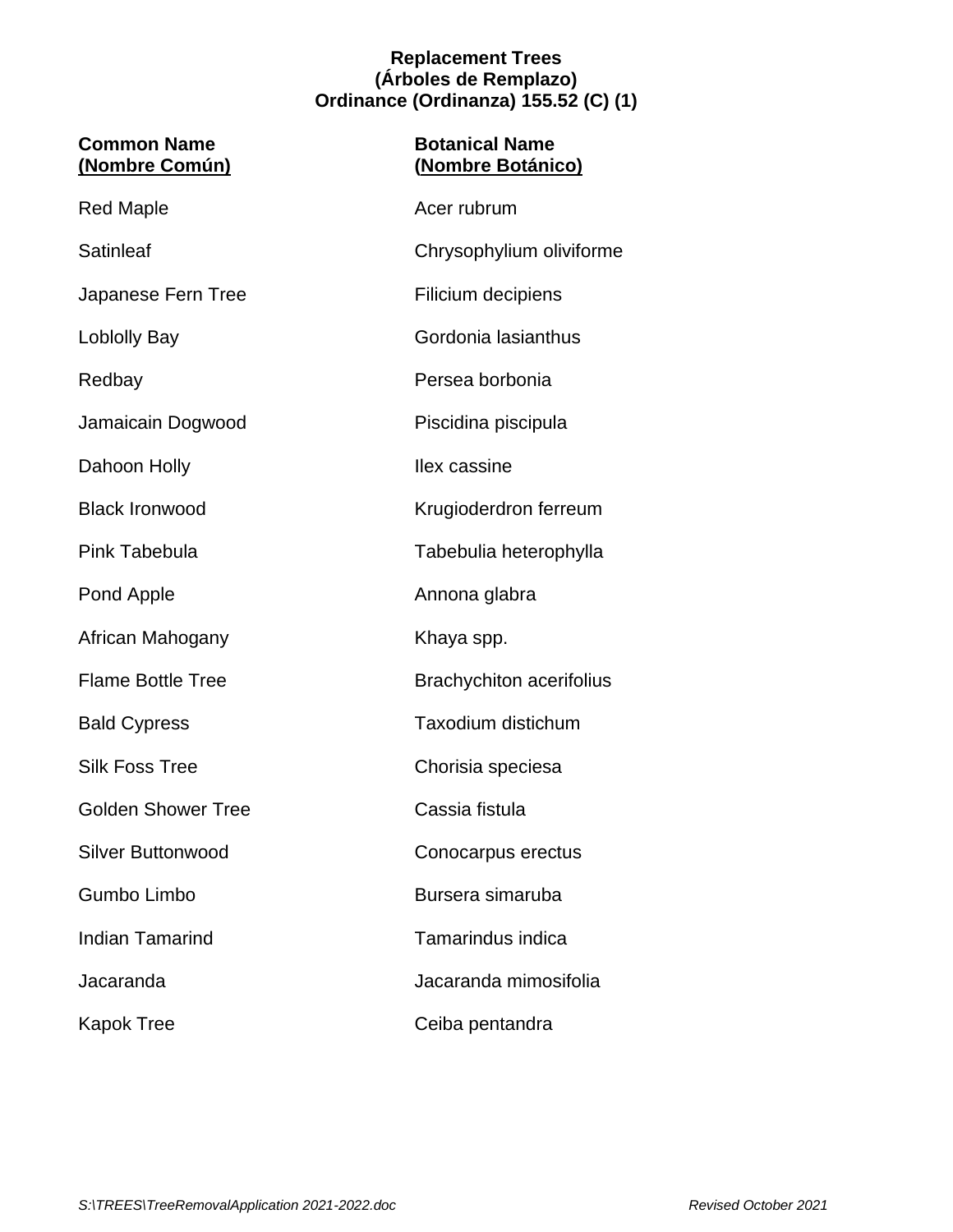| Quercus laurifolia            |
|-------------------------------|
| Quercus virginiana            |
| Swietenia mahogani            |
| Mastichodendron foetidissimum |
| Simarouba glauca              |
| Clusia rosea                  |
| Pongamia pinnata              |
| Delonix regia                 |
| Cocolloba uvifera             |
| Pinus elliottii               |
| Magnolia grandiflora          |
| Magnolia virginiana           |
| Podocarpus gracilior          |
| Lysiloma latisiliqua          |
| Peltophorum pterocarpum       |
|                               |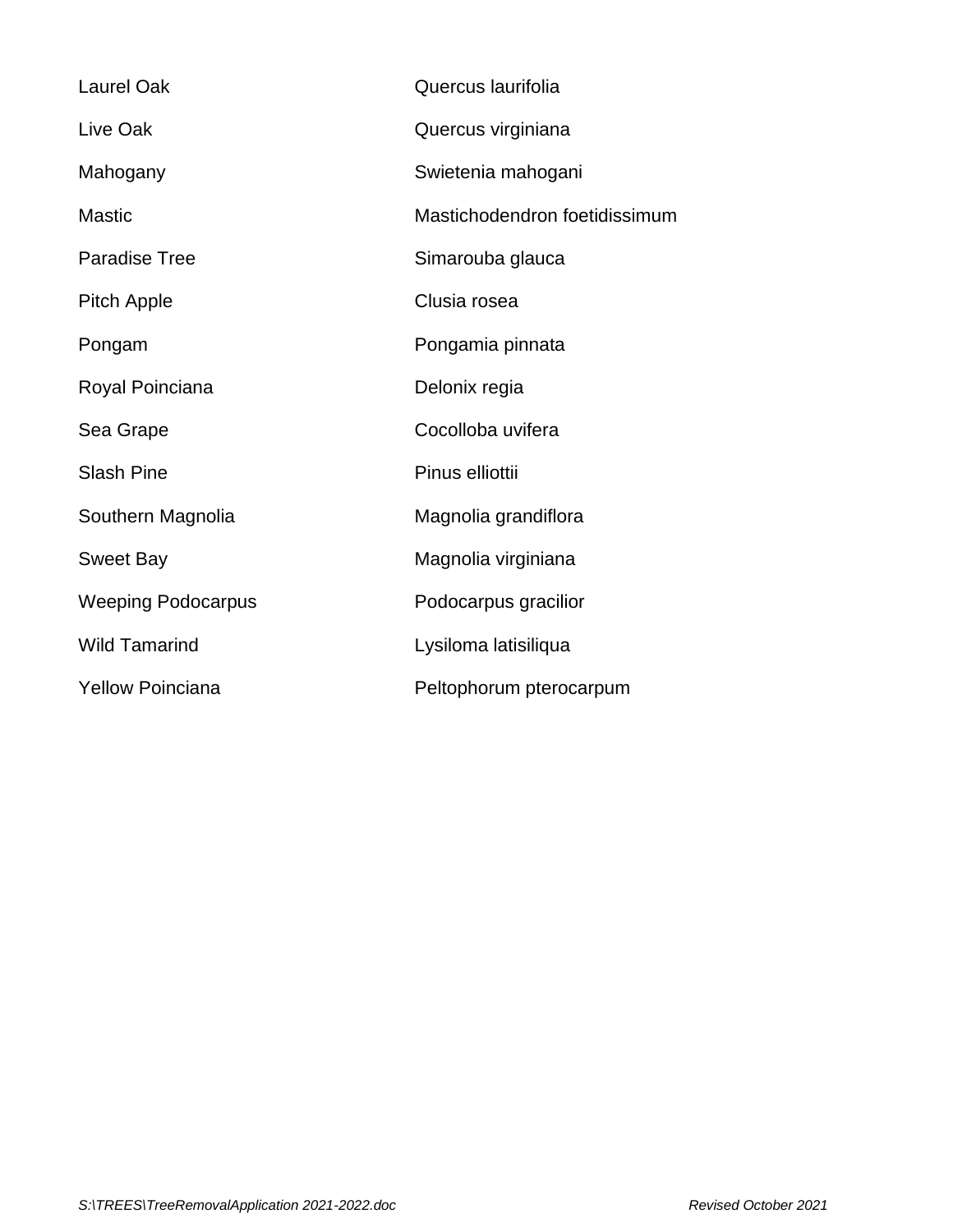#### **Salt Tolerant Trees As per Chapter 155 Code of Ordinance (Árboles Tolerantes de Terrenos Salinos) (Ordinanza Capitulo 155)**

- (1) Indicates highly salt tolerant trees.
- (Indica árboles tolerantes de terrenos con contenido salino.
- (2) Indicates moderately salt tolerant trees. Plant behind dunes, need protection. (Indica árboles tolerantes de tenenos con mediano contenido salino. Plantas detras de dunas, necessitan protección.

**When removing a Hardwood Tree, replace tree with the following list: (Cuando remueva árboles de madera dura, reempace con árboles de la siguiente lista:)**

**(\*\*Note: If replacing hardwood trees with PALM TREES; the Ordinance requires 3 palm trees to 1 hardwood tree ratio).**

**(\*\*Nota: Si esta reemplazando árboles de madera dura con palmeras, la ordinanza requiere 3 palmeras por arbol de madera dura).**

| <b>Common Name</b><br>(Nombre Común) | <b>Botanical Name</b><br>(Nombre Botánico) |  |
|--------------------------------------|--------------------------------------------|--|
| Southern Magnolia (1)                | Magnolia grandifloria                      |  |
| Frangipani (1)                       | Plumeria rubra                             |  |
| White Frangipani (1)                 | Plumeria alba                              |  |
| Gumbo Limbo (1)                      | Bursera simaruba                           |  |
| Geiger Tree (1)                      | Cordia sebestena                           |  |
| Buttonwood (1)                       | Conocarpus erectus                         |  |
| Seagrape (1)                         | Coccoloba uvifera                          |  |
| Marlberry (1)                        | Ardisia escallonioides                     |  |
| Golden Shower (2)                    | Cassia fistula                             |  |
| Pigeon Plum (1)                      | Coccoloba diversifolia                     |  |
| Pitch Apple (1)                      | Clusia rosea                               |  |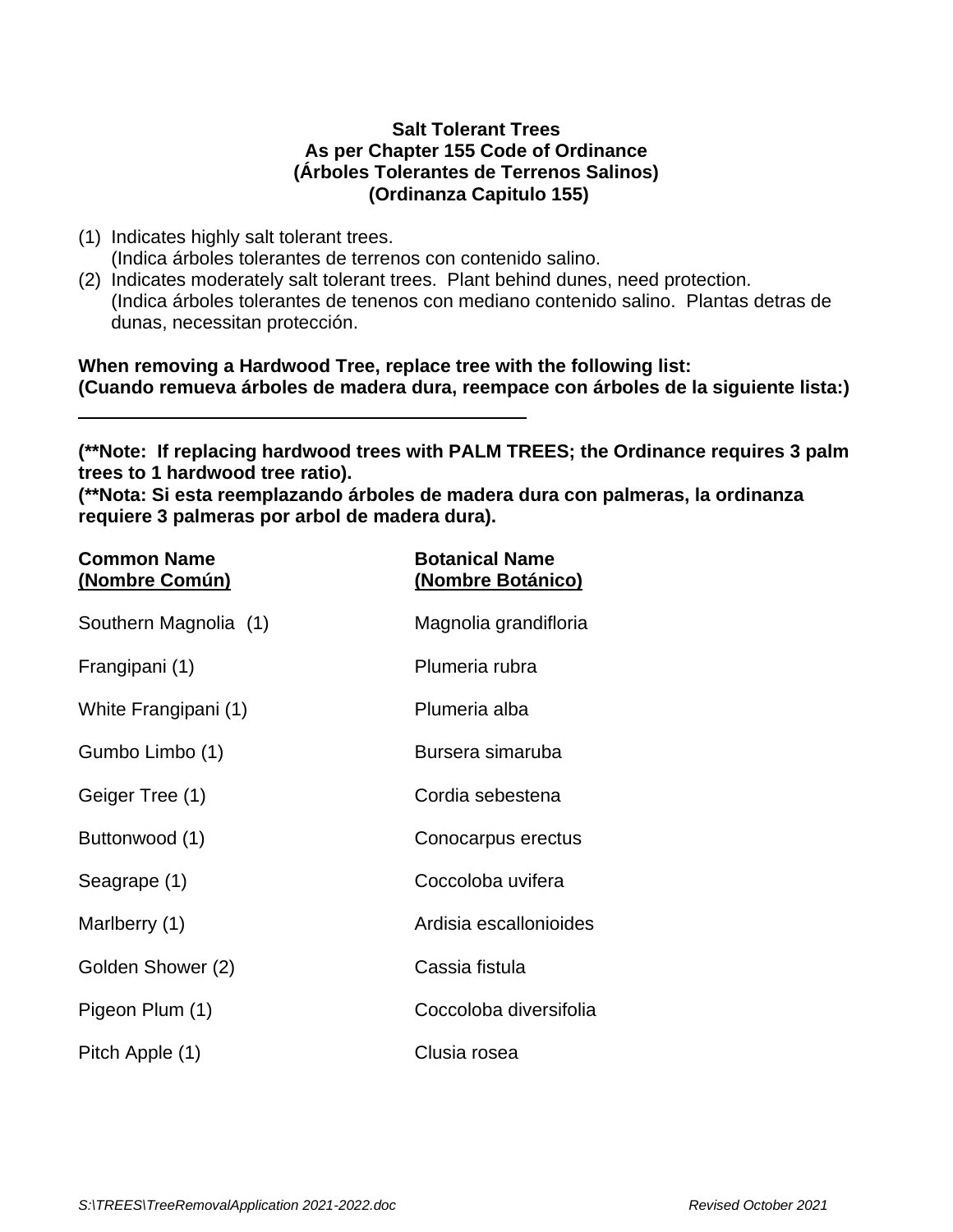| Joewood (1)         | Jacquinia keyensis       |
|---------------------|--------------------------|
| Beauty Leaf (1)     | Calophyillum brasiliense |
| Indian Laurel (1)   | Calophyillum inophyllum  |
| White Stopper (1)   | Eugenia axillaris        |
| Lignum Vitae (1)    | Guaiacom sanctum         |
| Sweet Acacia (1)    | Acacia farnesiana        |
| Tallowwood Plum (1) | Ximenia americana        |
| Bald Cypress (2)    | Taxodium distichum       |
| Ironwood (1)        | Eugenia cofusa           |

### **When removing a Palm Tree, replace with: (Cuando remueva palmeras, reemplaze con):**

| Foxtail Palm (2)      | Wodyetia bifurcata                                          |
|-----------------------|-------------------------------------------------------------|
| Royal Palm (2)        | Roystonea elata                                             |
| Date Palm (1)         | Phoenix dactylifera                                         |
| Medjool (2)           | Phoenix dactylifera                                         |
| Coconut Palm (1)      | Cocos nucifera, "Malayan Dwarf", "Maypan", "Panama<br>Tall" |
| Cabbage Palm (1)      | Sabal palmetto                                              |
| Key Thatch (1)        | Thrinax morrisii                                            |
| Flora Thatch Palm (1) | Thrinax ridiata                                             |